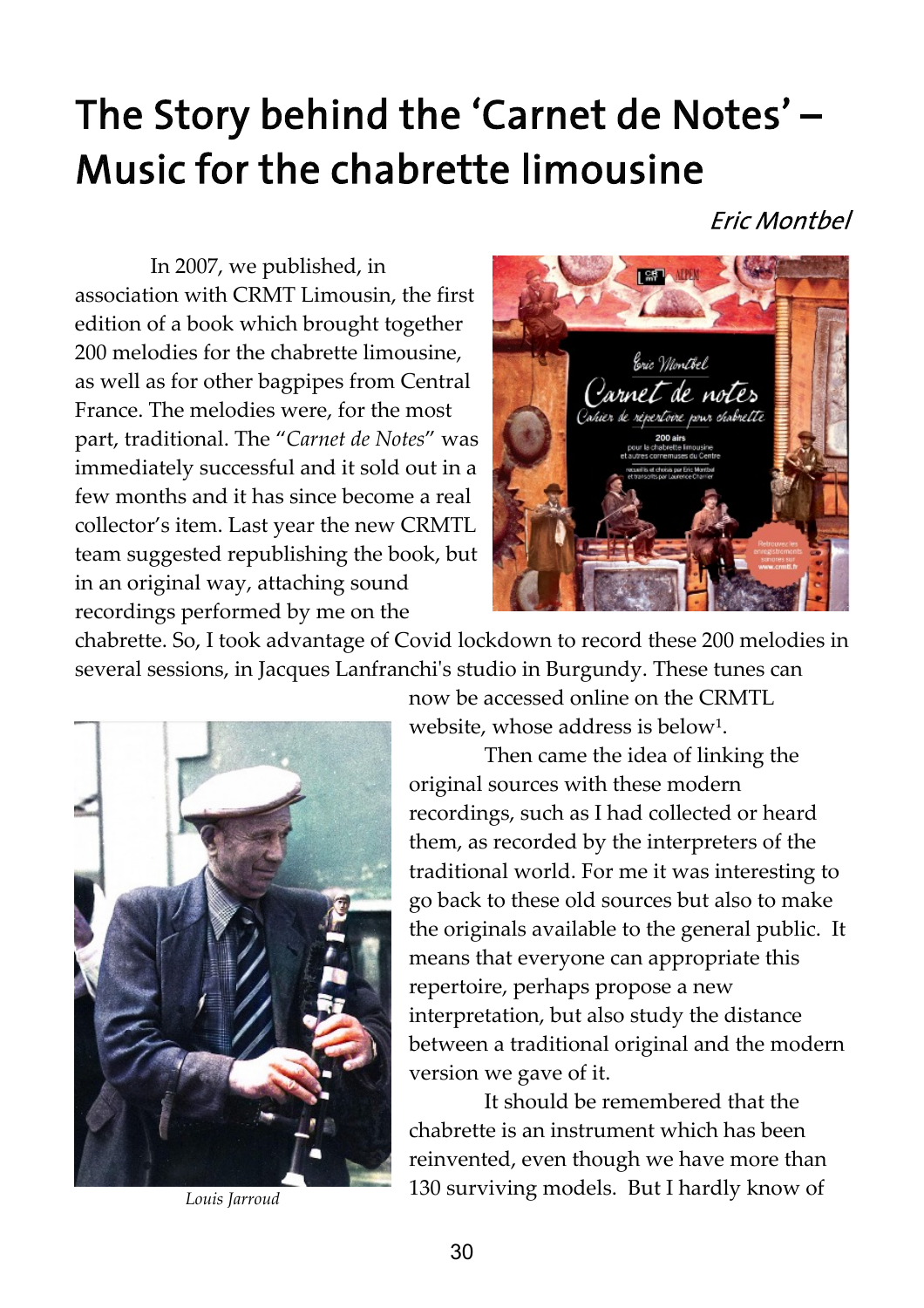any traditional players, with the exception of the three great old ones who I always quote, Louis Jarraud, Camillou Gavinet and André Pangaud. However, three musicians do not make a tradition and, besides, their styles are extremely different. The chabrettes on which they play are themselves instruments of very different tone and manufacture.

So, this triple publication - book + traditional sources + modern interpretation, highlights all the steps of recreation that are at work in the revival of traditional music in general and particularly that of the bagpipes of central France. In Great Britain you have the same situation with pastoral pipes, of which we know many models but no living



André Pangaud, c1950

tradition: most contemporary players have revived them by being inspired either



Camillou Gavinet, 1978

by the style of Highland pipes, or by the Northumbrian smallpipes, or uilleann pipes ... sometimes by mixing all of these. What concerns me, I play a bit of pastoral pipes with a piping inspired by the baroque musette, and it also works. We can clearly see that freedom is without limits, and that there is no authentic truth: only a modern and contemporary approach to prolong a memory, and for the pleasure of plunging into the mystery of history, into the old sound of old instruments. The problem is the same with the chabrette limousine, because I was inspired mainly by the Auvergne cabrette piping, my first bagpipe, which has a real tradition. Cabrette piping was very much alive when I investigated this other musical field. But I had to adapt this plagal drone-less game to an authentic, two-drones bagpipe.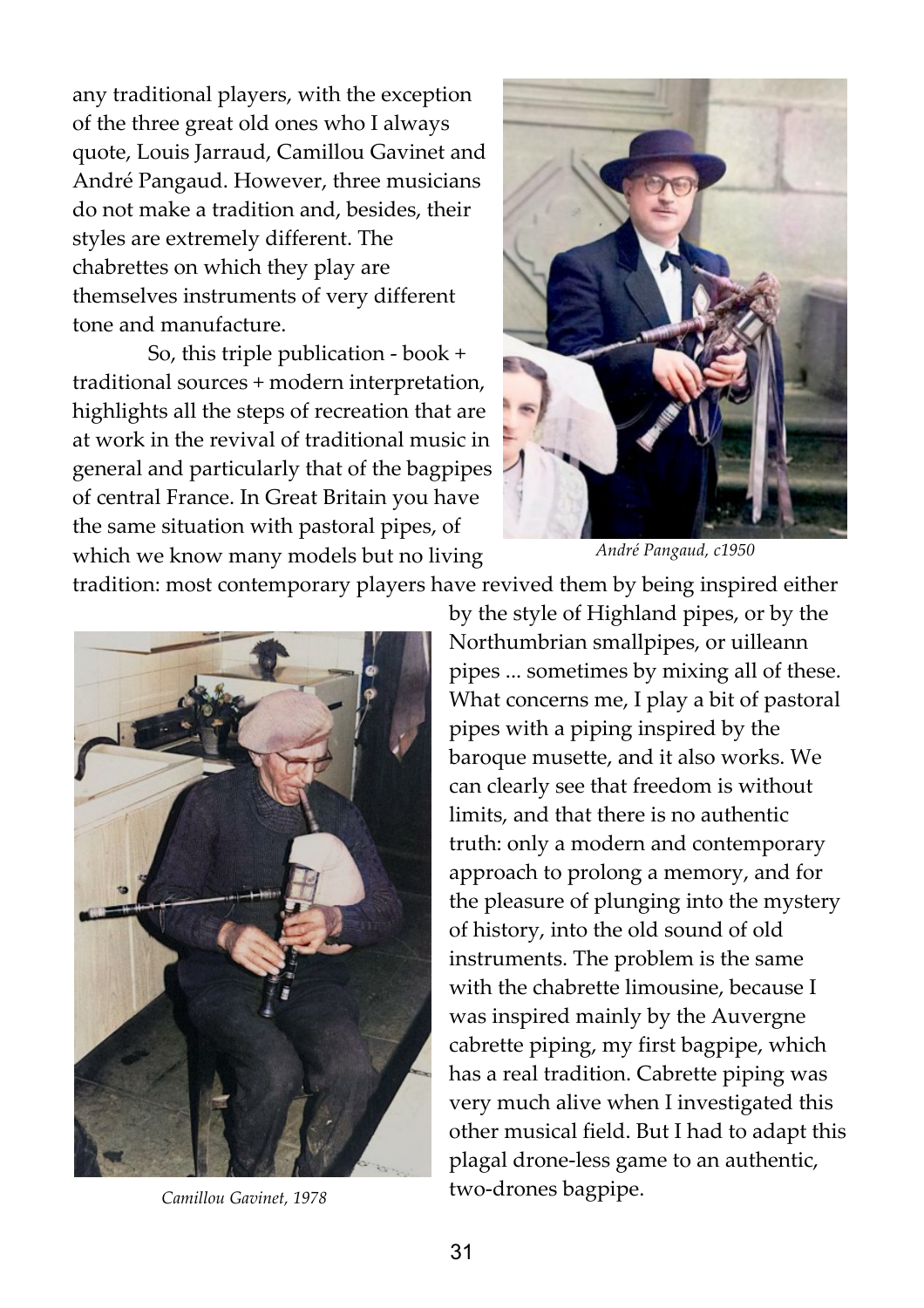In addition, let's not forget the educational project of this book, since it allows bagpipers to learn and interpret this repertoire and style by ear, whether or not it is associated with reading the notes.

I began my research for the repertoire of the chabrette limousine with simply restoring melodies for the instrument. In 1976-1977, I was playing the Parisian / Auvergne cabrette, and an old woman in Lyon offered me a strange bagpipe, so beautiful with its mirrors inlaid on the headstock, its drones covered with horn and pewter, its chains ... As there was no trace of this instrument in any of the scholarly organological inventories, I wanted to identify it.

The only thing I found was an article by Louis Bonnaud, "Essai sur une chronologie de la cornemuse en Limousin<sup>2"</sup>. Here were two photos of "chabrettes", described as "old bagpipes in use around Limoges". Immediately, on my first field trip were my first discoveries: several chabrettes were entrusted to me for repair, I had several collected melodies, and the warm welcome of André Pangaud and Louis Jarraud, chabretaires. The adventure was on the road. In this way, the "hunt" for old tunes started and a way to give this extinct, but fascinating instrument, a chance to be heard again and to regain a place in the contemporary concert. What a sound, what an aesthetic, a poetic beauty! Craftsmen-artists, with a secret object of art, evocative of memory, of affiliations, of a strange and foreign world. Nothing "folkloric" or reductive here: an opening to the imagination, which had to be fed with airs, dances, hymns, "regrets". This quest lasted for ten years in an intense way. In 1999, in order to prepare the exhibition "Souffler c'est jouer<sup>3"</sup>, we presented about forty old chabrettes at the National Museum of Popular Arts and Traditions in Paris, and in Saint-Yrieixla-Perche, and I had the opportunity to return to these places, to renew contacts, and to collect a few more tunes.

#### The repertoire

This repertoire was built up from field research in the Limousin. I wrote the diary of my investigations in those years of fever, from approximately 1976 to 1986. Many of the transcribed melodies came from this period and tape recordings also served as my sources. This research work was carried out collectively: whilst the repertoires of the chabrette and chabretaires were my own work of collecting, most of the violin melodies were transmitted to me by my comrades who were also investigating at the same time. For the chabrette, my investigations were mainly accompanied by Pierre Imbert and Thierry Boisvert. The violin research was conducted mainly by Christian Oller, Olivier Durif, Jean-François Vrod, Jean-Pierre Champeval and Jean-Michel Ponty. The "first-hand" melodies are those that were directly transmitted to me by the chabretaires that I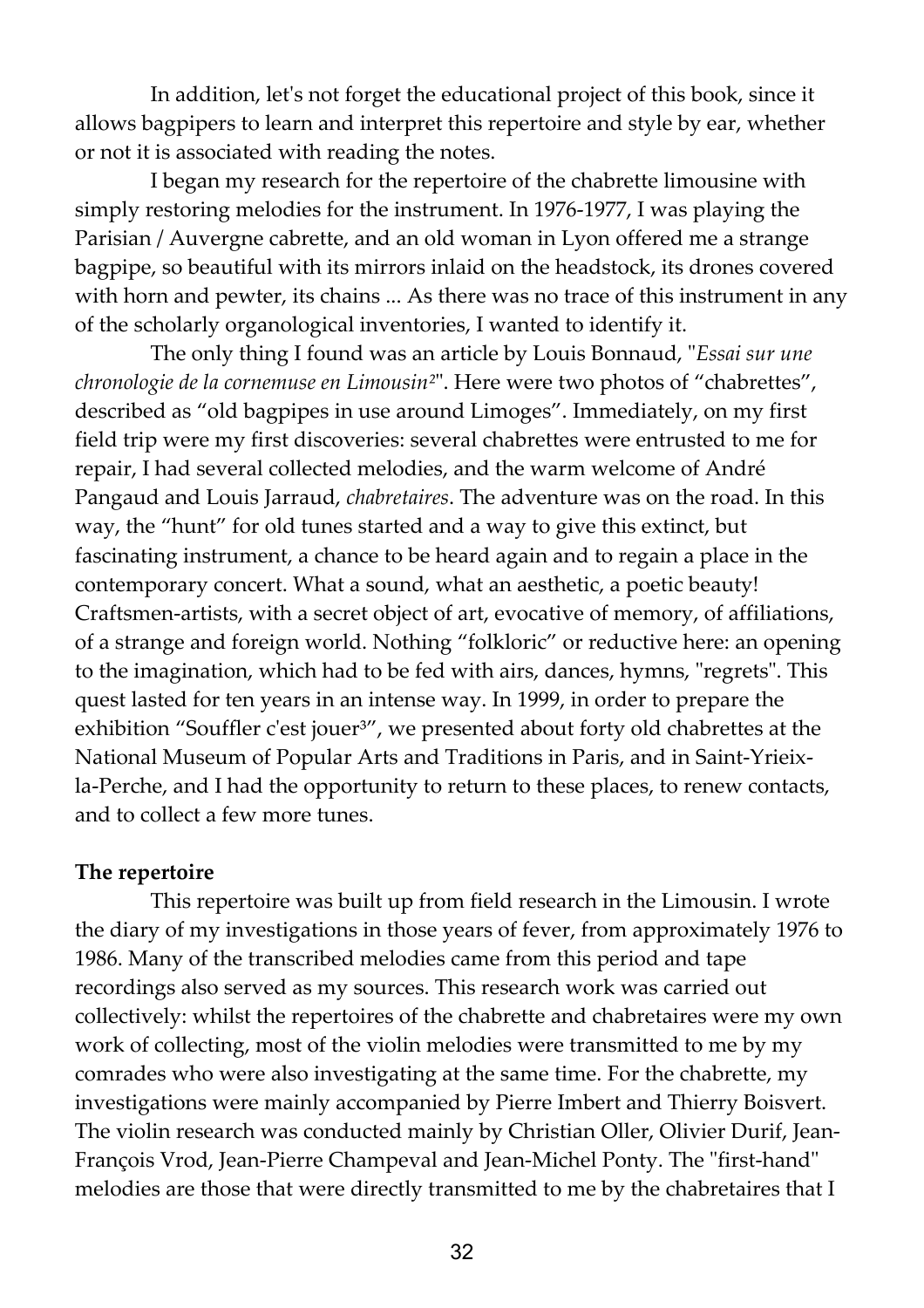was lucky enough to meet. They have now all sadly passed away now. Camillou Gavinet, from Saint-Priest-Ligoure, met with my friend Pierre Imbert one evening in March 1978, who was playing the old chabrette built by his grandfather. Louis

Jarraud of La Croisille-sur-Briance who used bellows cabrettes "Parisiennes", but had learned with a chabrette limousine in his childhood. His piping, with drone activated, his repertoire from the chabretaires of La Croisille-sur-Briance strongly marked my first attempts at playing. André Pangaud from Limoges played several limousines. He made us discover a world of urban chabretaires, watchmakers,



Chabretaires en Limousine, 1903

enamellers, ebonists, in the city of Limoges. These are my three direct "sources" for chabrette piping.

The second source, also important, were the families, the neighbours of chabretaires, and the tunes they sang to me. Until the 1930s, the bagpipe had continued to be played in the Limousin, around Saint-Yrieix-la-Perche, Lubersac, Pompadour, Saint-Bonnet-Briance, Limoges and the testimonies about these musicians remained very alive: the many old photos I found bear witness to this.

The third source is undoubtedly the most important in terms of the quantity of melodies. These are the instrumental repertoires collected in the Limousin: mainly violins, accordions. Here, the fantastic work of my friends from the "Musiciens Routiniers" has made it possible to collect dozens of bourrées, waltzes and other marches. Not all of them are playable by chabrette, that is why I made a technical selection. But, beyond the repertoire, it was the style itself that I was interested in for "building" a limousine chabrette piping.

My fourth source was the instrumental repertoires not used in the Limousin but from areas of close musical cultures: cabrette d'Auvergne, musette du Berry and violin d'Artense for example.

The fifth source was the repertoires of traditional songs from the Limousin. I had the chance to approach great traditional singers, such as Léonard Frachet, Marcelle Delpastre, Marie and Henri Rouland, Marcelle Pathier. Their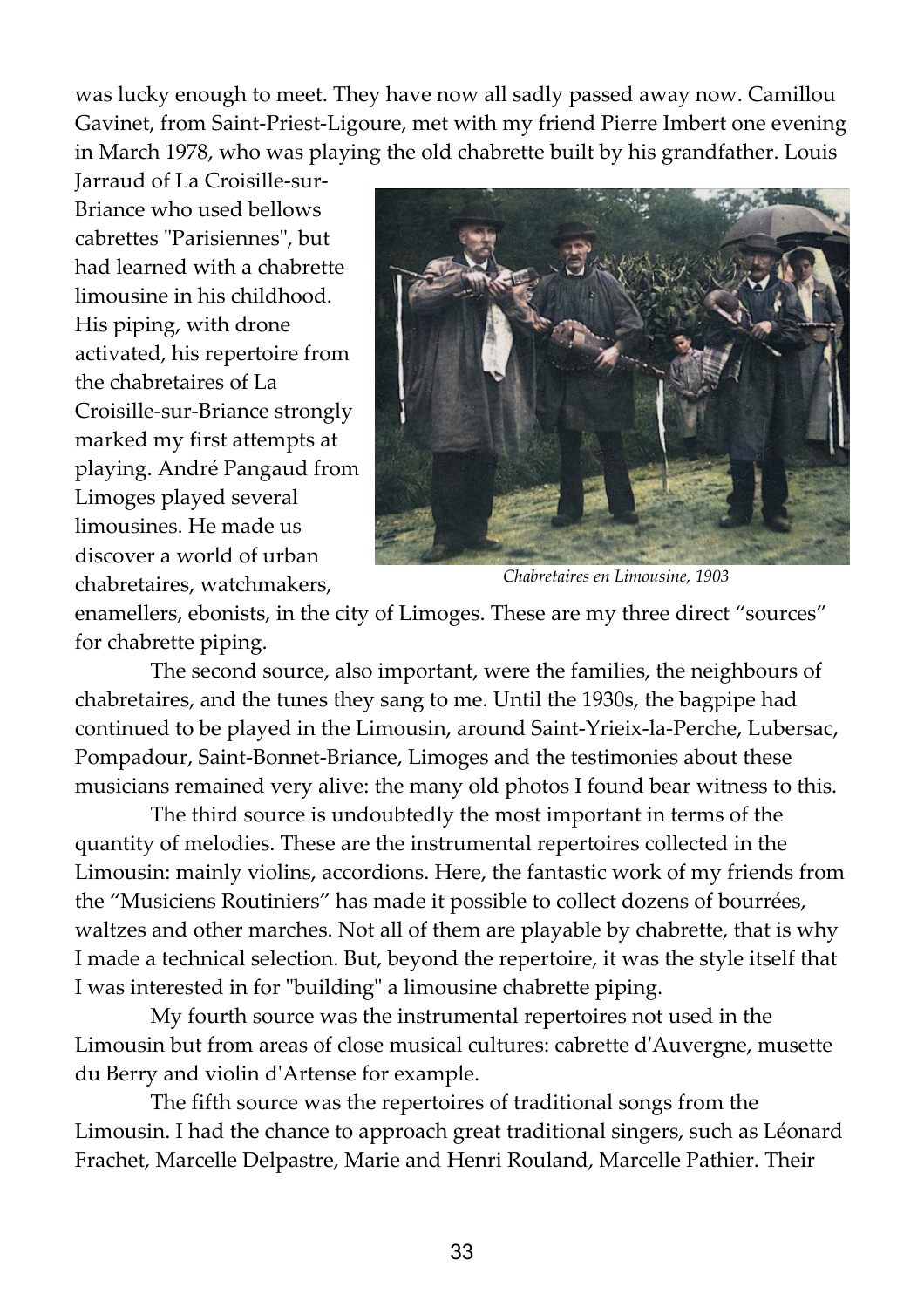contribution can be found in this book, especially in the choice I made of their melodies.

My sixth source is written publications, 19th century collections: François Celor-Pirkin, Casse et Chaminade, Paul Charreire, Branchet and Plantadis<sup>5</sup> for the most part.

Finally, the last source, perhaps the most fragile and at the same time fundamental for the revival of the instrument, is the recent compositions which we have both ventured on for all these years.

## Territory?

Everything leads us to think that these bagpipes were played all over a much larger "territory" than the Limousin before the 19<sup>th</sup> century, as had undoubtedly been the case in the Auvergne and in a similar way, in Poitou, and in Périgord. Before meeting Camillou Gavinet in 1978, I needed to play the chabrette for three years without any direct indication of the technique or style of

the instrument, apart from the friendly and precious advice of André Pangaud, who played rather less then. As a piper, I first looked to Louis Jarraud as he had known former chabretaires and was therefore able to transmit their repertoire.



Amdré Pangaud and Eric Montbel, September 1980

Although he played some bellows "Parisienne" (Alias and Dufayet), he used the drone in "chanterelle" beside his chanters. I encourage the readers to check the website of CRMTL linked to this publication to hear Louis Jarraud. His style deliberately moved away from that of Auvergne or Parisian players and appeared very unique. But several common traits with the other bagpipes of Center-France emerged in his playing: detached notes from below, what is called "picotage" ("pecking"), as in the playing of cabrette from Paris. Regular vibrato on all upper notes, with one or two fingers, but with total freedom of fingering, in the search for accuracy and expression, depending on each chanter and each key: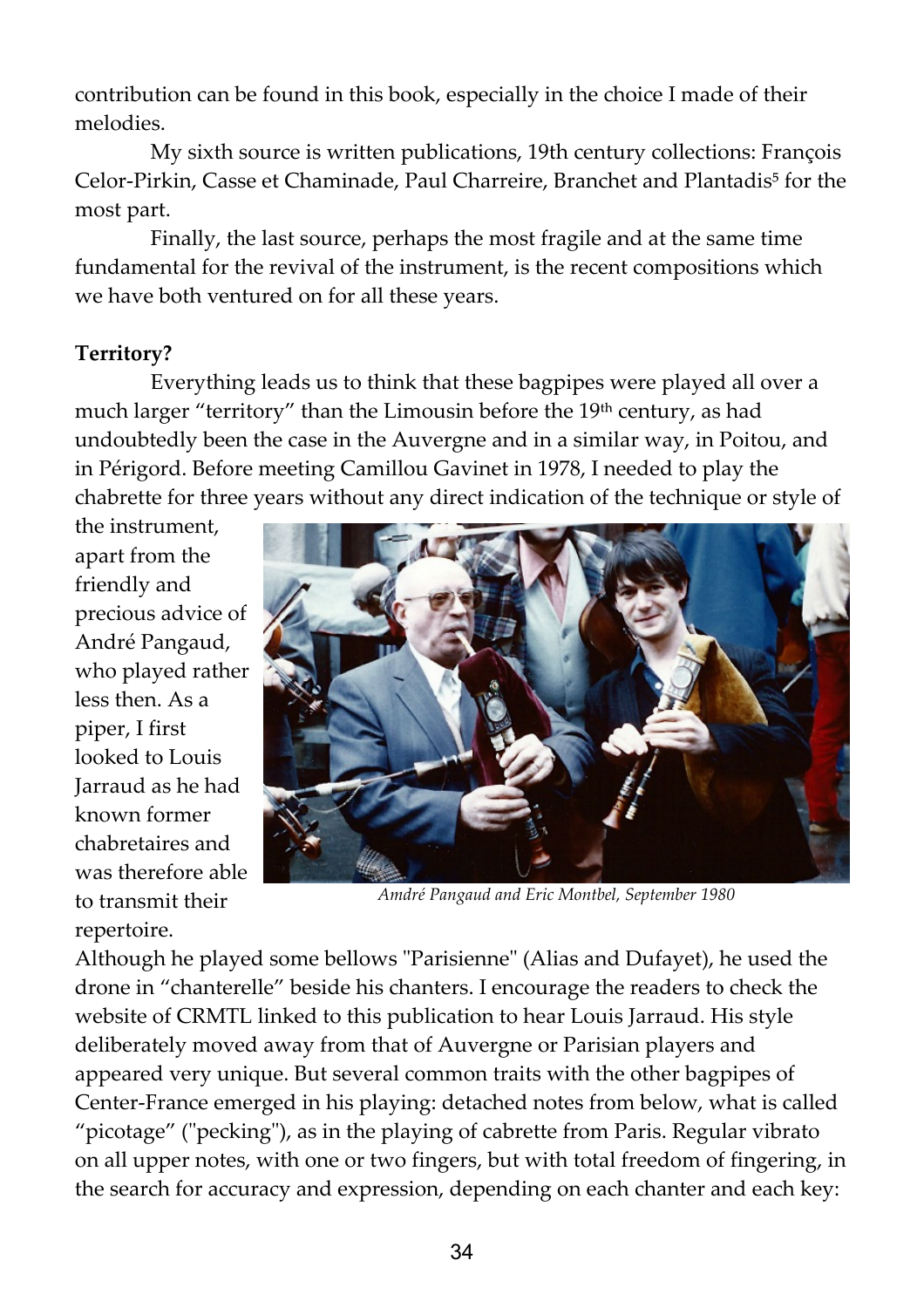no standard, no respect for any "school", only efficiency and expression counting. We were a long way from the academic "golden rules" of the Auvergne cabrette, as dictated to me by masters like Jean Bergheaud or Pierre Ladonne. Here, a very flowery style, overloaded with flourishes, ornaments, saturated with appoggiaturas sometimes to the detriment of the rhythmic regularity in the dances. But what an expression on Carols, hymns or "regrets"… So with Jarraud, a lot of freedom, in a certain link with a drone bagpipe, drones longtime forgotten in the Auvergne piping. However, the old chabrette's drone piping seemed to reveal another possibility: that of "plein-jeu".



Francois Buisson, c1910

#### Le Plein-Jeu and "L'entremain.

"Plein-jeu" and "entremain": these old words come straight from the 17th century method of Borjon de Scellery's "Traité de la musette". In 1672, this great magistrate published many bagpipe arias that he had collected from minstrels in Bresse. He designated the two possibilities of playing the bagpipe with the words "Plein-Jeu" and "Entremain". The Plein-Jeu is based on the drone as a tonic, every hole of the chanter is closed except the last one. This is what musicologists call an "authente" tonality, inherited from old ecclesiastical modes. L'Entremain takes the middle of the oboe as the tonic, so the drones sound on a fourth: in other words, the old "plagal" key. Cabrette players use almost exclusively the piping of entremain. With the chabrette, as in the musette de Cour, both ways of piping are possible, Plein Jeu or Entremain.

There remains the work on the sound, so important for the expression of music. As any piper knows, it results from a clever mix of fingering (lateral vibrato for instance), quality of the reeds (cane of course!) and air column. It is also an important element of the Auvergne cabrette piping, the bellows replacing the respiratory system. There are many analogies with the cabrette piping, even if the Parisian-Auvergne bagpipe uses bellows. The chabrette limousine appears as an intermediate bagpipe between the musettes of Center-France (16 to 20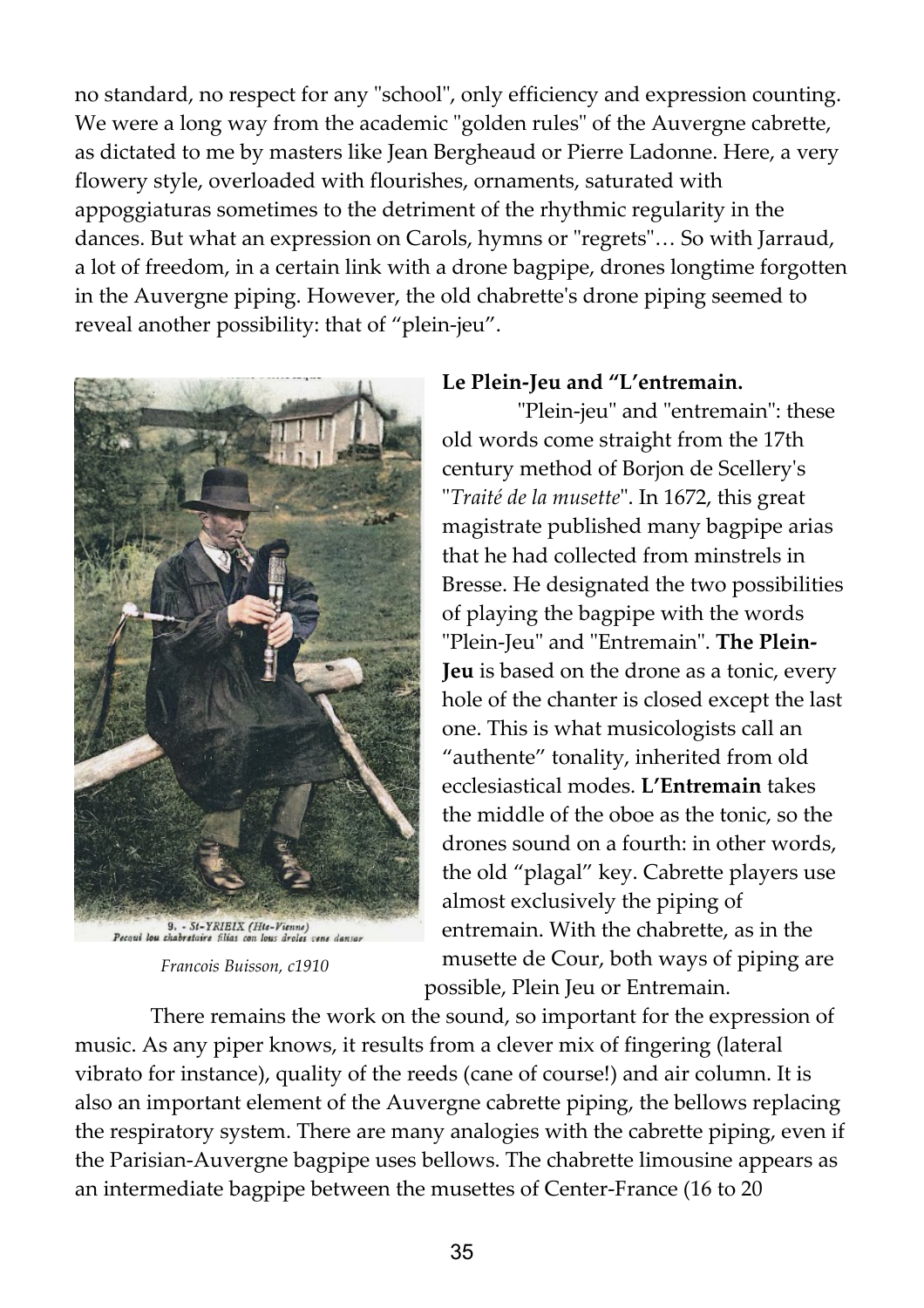

Jean Vereytoux, c1900

"pouces") and the cabrettes of Auvergne-Paris. I discovered some of the elements of style of the Parisian cabrette in the piping of Louis Jarraud and Camillou Gavinet. But to my immense surprise the Camillou's piping was using systematically the chabrette's oboe-pavilion as a rhythmic resonator. Playing seated, Gavinet threw his knee against the pavilion, affecting the air column and transforming the sound into an effect that was both comical and very rhythmically effective, giving his playing a rather unique dynamic. I subsequently used this technique on slow tunes as well as on ternary bourrées. I would never have dared to invent it without this traditional model. According

to Camillou, his grandfather did it, and it took the place of vibrato. Listen to it on the tunes on line, it's quite surprising. Other reports have told me about this technique in Limousin, or even in the north of Cantal. Expressiveness was one of the qualities sought by chabretaires. Several technical terms are proof to this. For example, this advice given by Charles Gavinet to his grandson to play slow tunes, melodies, regrets: "Fai planher". This means in occitan "Make complain, make cry". Or on the contrary, the encouragement of François Denis to André Pangaud: "Fai dardar, pitit!" "Make it shine, kid", but also… "make it climb!" Always some sexual jokes with these bagpipers! The vibrato used by the few traditional chabretaires I met does not seem to obey any written rule: each one adapting his fingering to his chanters and his own piping. Thus, Louis Jarraud vibrates the main note of Entremain (C on a chanter in G) with the middle finger of his right hand. While Gavinet used a lateral vibrato, on the side of the hole, with the index finger: what the cabretaires call the "doigté limagnier". He got this technique from his neighbour, the famous chabretaire Lo Jai, Pradeau from Château-Chervix (Haute-Vienne). But we know that this Pradeau had stayed in Paris, so we can assume an influence of the piping of the cabretaires of the French capital.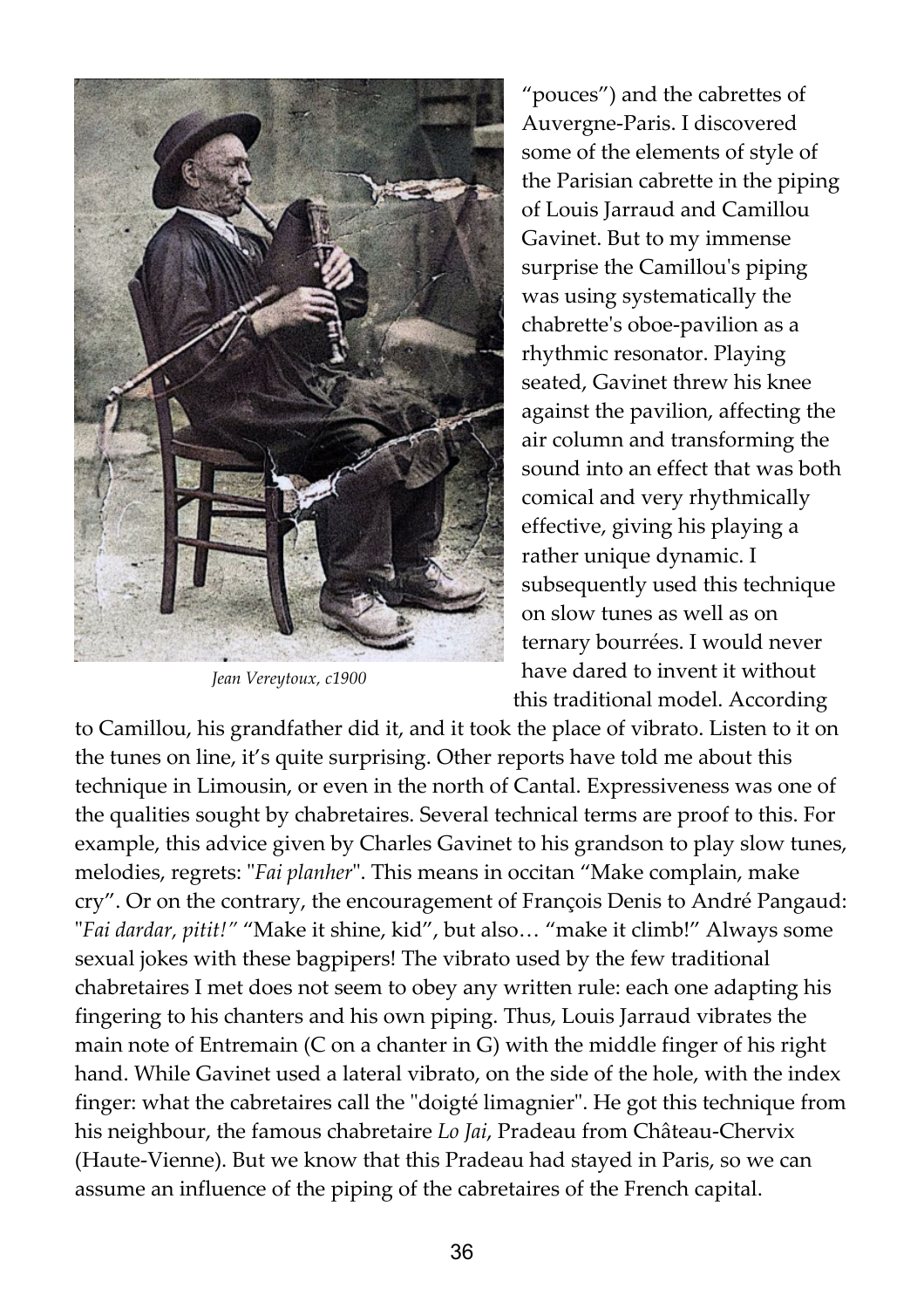No chabretaire vibrated the lower notes (B, A, G) of the chanter. For me, I adopted the fingering and techniques of the cabrette, my first bagpipe, which I transformed in contact with the drones of the chabrette. The drones bring harmonics and a sound that the Parisian cabrette lacks. Hence, I went looking for other playing techniques of the musette baroque and in particular the "vibré" of the lower notes, by lateral flattering: on the B-hole for a B-vibrate, etc. As for the "vibré" of the last note, I get it by slightly shaking the chanter. Anyone who has seen Asturian gaiteros knows this technique. And I borrowed from the Celtic-era bagpipes (Highland Pipes, Uillean Pipes) their "rolls" and "crans", on many of our melodies. It is clear that this set of "borrowings" built my piping and the one I was able to pass on; we see that it owes as much to a local affiliation, in Limousin and Auvergne, as to an opening up to Europe.

And the chabrette has always been like this: complex, layered, built from multiple influences.

### Fiddlers and Chabretaires

My first encounter with a fiddler, a "violoneux" as we say, was with Antonin Chabrier, in January 1975 or 1976. I asked him if he played "medieval branles" and he replied: "The socket for the tape recorder is here". There were some big gaps in my "trad" culture at the time. Faced with this linked, legato, linear, back and forth, slow and choreographic bow playing, I sensed the connection with the playing of the bagpipes. This man was piping… on the violin. Please listen to this incredible musician on the website. I had the same shock much later with Alfred Mouret in Artense. Much has been said since the 19th century about the place that violins would have taken, replacing the "ancient" bagpipes and hurdy-gurdies in the countryside of the Massif Central. Maybe. Hearing Chastagnol, Chabrier, Péchadre or Mouret



Antoine Chabrier

performing at the end of the 20th century was always a visual, sound and social experience, which had nothing to do with the classical violin and the folk accordion. Playing on drones, using open strings. The ornaments. And the sound,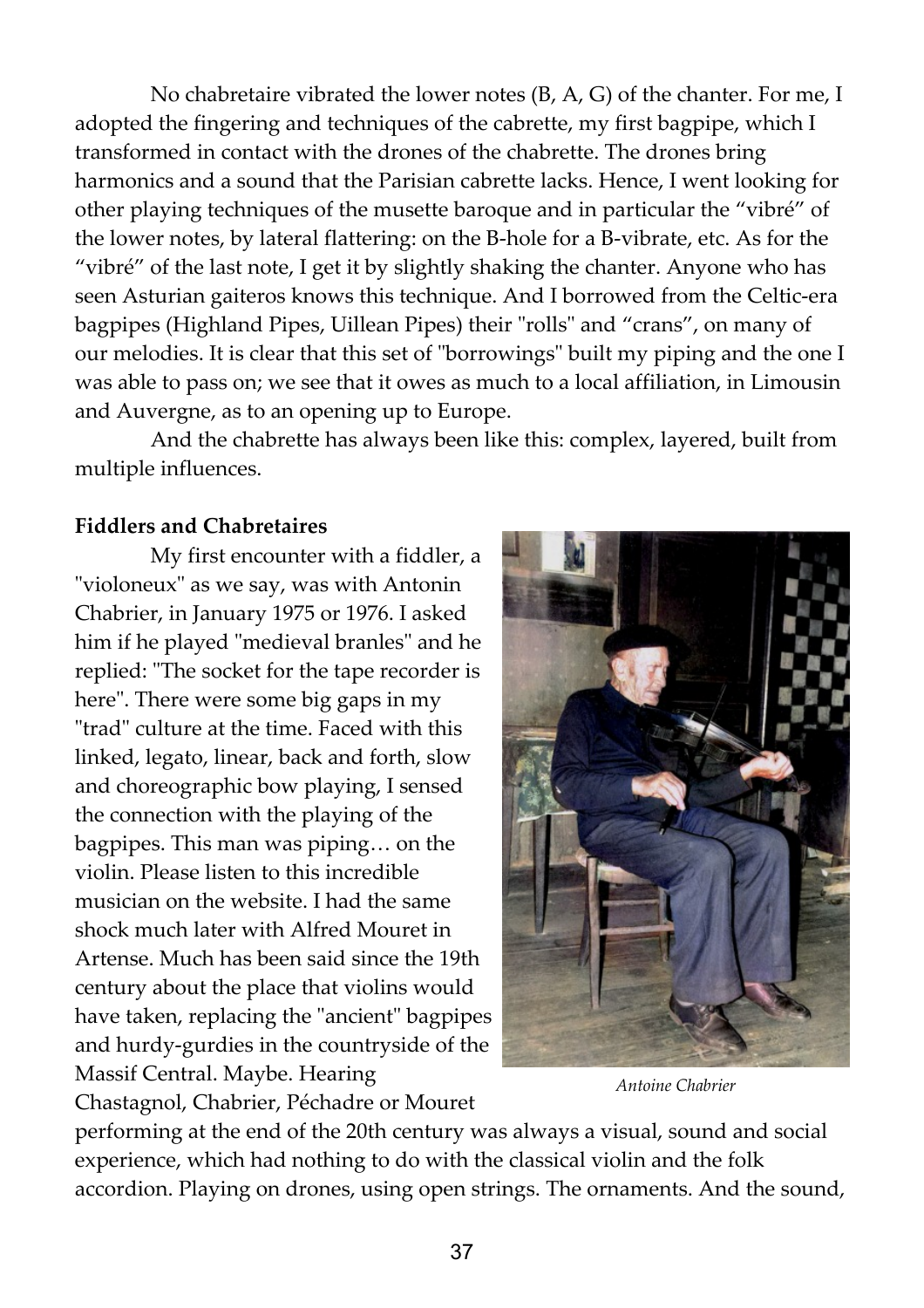the work on the sound, as we can also hear at Bouscatel or Bergheaud, the immense cabretaires of the old Parisian cabrette school. On the violin, as on the bagpipe, the sound is not made, it does not come out of the instrument formatted, unlike a piano or an accordion, for example. The musician makes the sound; the fingers, the breath or the bow, affirm the accuracy, the expression, the height: ungrateful instruments, which do not support approximations. Add to this the rhythmic and supple footwork, dancing seated. And this linear bow, these melodies in joint degrees so evocative of the bagpipe. In 1728, the musician Demoz de la Salle wrote about the "louré" style: "Lourer is to express the notes which are linked from two to two, by flowing, stroking, and rolling, so that the sounds be continuous, linked and conjoined, like those of the tunes of instruments called musettes, bagpipes, hurdy-gurdies". Mouret's or Chabrier's "louré" playing remains for me a great traditional model, referring to the playing of the bagpipe as well as the

playing of the violin. The immense work on the Corrézian violin carried out by the " Musiciens Routiniers<sup>5</sup> " has brought to light dozens of bourrées. All of them would be playable with the chabrette, but our instruments have a scale of no more than one octave. Sometimes only one note is missing. Yet the scale and range of these violin melodies mimic those of our bagpipes, whether they are Plein-Jeu or Entremain melodies. Is this a coincidence? Obviously not: these are cultural traits, both technical and aesthetic, but which



Joseph Perrier on violin (collection AMTA)

signify a definitive kinship. And then some fiddlers have known chabretaires: Peyrat, Ceppe, Jabut, Malthieux for example, who transmitted their melodies to us. The violin tunes have been (and doubtless will be) bagpipe tunes, coming from the same territory, the same networks of musicians who have shaped what we call a tradition. Therefore, we find a good number of their bourrées, all playable on the chabrette as long as we use the chromatic fingering which brings the sub-tonic back to a whole tone. This technique, ignored by Gavinet for example, sounds naturally on the chanters of Louis Jarraud: you can hear almost an entire tone in its sub-tonics, as it is customary on Parisian cabrettes. This